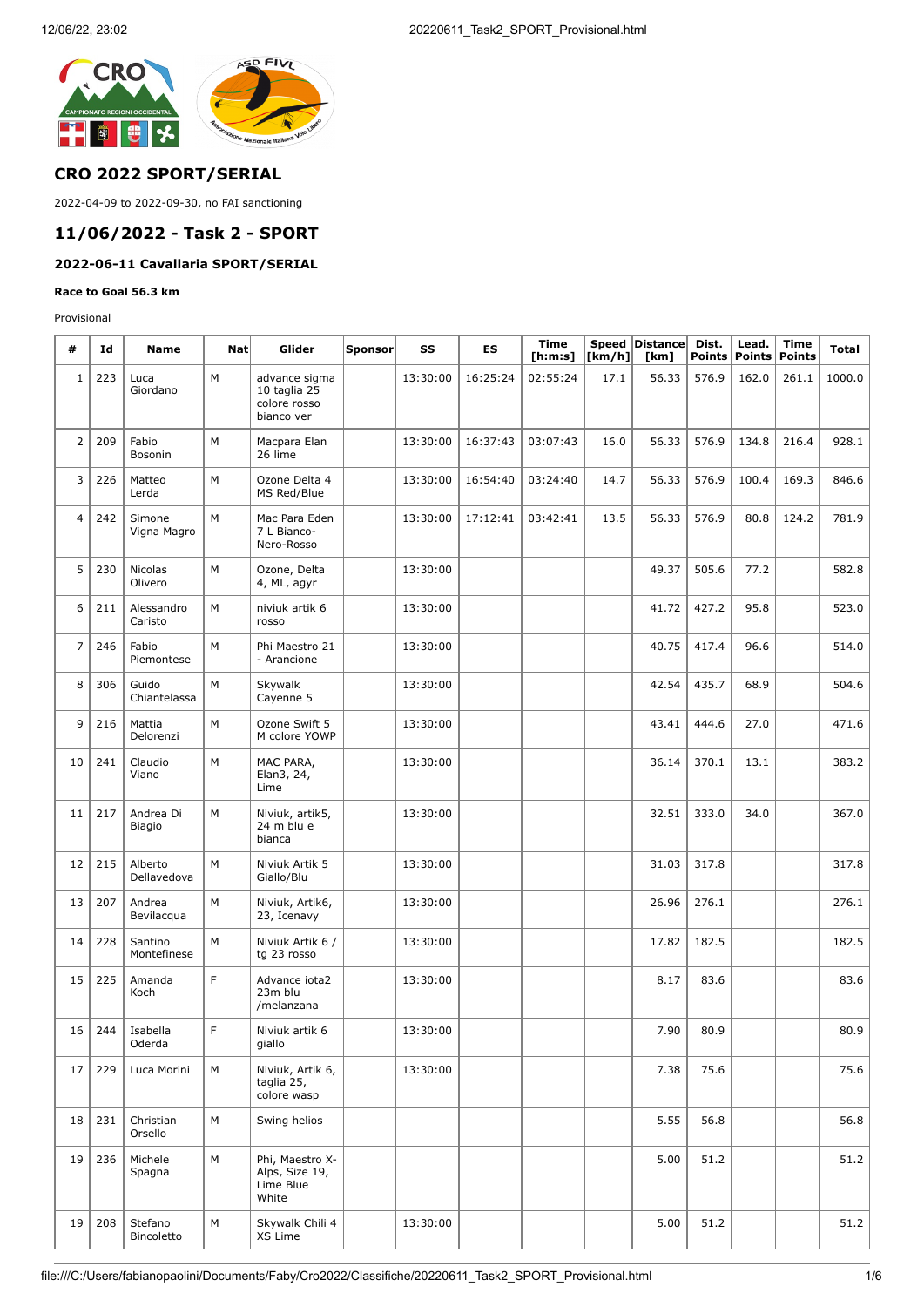### 12/06/22, 23:02 20220611\_Task2\_SPORT\_Provisional.html

| #          | Id  | <b>Name</b>                   |                                                                                                            | Nat | Glider                                                      | Sponsor | SS       | <b>ES</b> | <b>Time</b><br>[ <b>h</b> : <b>m</b> : <b>s</b> ] | $\lfloor \mathsf{km}/\mathsf{h} \rfloor \rfloor$ | Speed Distance<br>[km] | Dist.<br>Points | Lead. | <b>Time</b><br>Points   Points | <b>Total</b> |
|------------|-----|-------------------------------|------------------------------------------------------------------------------------------------------------|-----|-------------------------------------------------------------|---------|----------|-----------|---------------------------------------------------|--------------------------------------------------|------------------------|-----------------|-------|--------------------------------|--------------|
| 19         | 212 | Valerio<br>Cavallo            | М                                                                                                          |     | Mac Para<br>,Eden 7, tg. 28<br>, colore bianco<br>verde blu |         | 13:30:00 |           |                                                   |                                                  | 5.00                   | 51.2            |       |                                | 51.2         |
| 19         | 203 | Ivo Avondo                    | М                                                                                                          |     | Skywalk, Chili<br>5, Xs, blue /<br>dark turquoise           |         | 13:30:00 |           |                                                   |                                                  | 5.00                   | 51.2            |       |                                | 51.2         |
| 19         | 243 | Patrizia<br>Vitiello          | F                                                                                                          |     | Advance Iota 2<br>23 Gialla<br>arancione<br>bianca          |         | 13:30:00 |           |                                                   |                                                  | 5.00                   | 51.2            |       |                                | 51.2         |
| 19         | 204 | Luca Baion                    | M                                                                                                          |     | Windtech Bali<br>2, taglia SM,<br>arancio rosso<br>bianco.  |         | 13:30:00 |           |                                                   |                                                  | 5.00                   | 51.2            |       |                                | 51.2         |
| 19         | 227 | Federico<br>Litia             | M                                                                                                          |     | Ozone delta 3<br>ML lime                                    |         | 13:30:00 |           |                                                   |                                                  | 5.00                   | 51.2            |       |                                | 51.2         |
| 19         | 221 | Marco<br>Gallizia             | M                                                                                                          |     | Niviuk Artik 6<br>23 Iceberg<br>(blu, bianco,<br>giallo)    |         |          |           |                                                   |                                                  | 5.00                   | 51.2            |       |                                | 51.2         |
| ABS        | 239 | Paolo Usai                    | М                                                                                                          |     | Phi Allegro                                                 |         |          |           |                                                   |                                                  |                        |                 |       |                                | 0.0          |
| ABS        | 202 | Roberto<br>Aurilia            | М                                                                                                          |     | SkyParagliders<br>Exos M blu-<br>arancio                    |         |          |           |                                                   |                                                  |                        |                 |       |                                | $0.0\,$      |
| ABS        | 214 | Mircea<br>Craciun             | M                                                                                                          |     | Advance XI                                                  |         |          |           |                                                   |                                                  |                        |                 |       |                                | 0.0          |
| <b>ABS</b> | 235 | Davide<br>Sergo               | M                                                                                                          |     | <b>MAC PARA</b><br>Elan 3 S Lime                            |         |          |           |                                                   |                                                  |                        |                 |       |                                | 0.0          |
| ABS        | 232 | Marco<br>Pierani              | M                                                                                                          |     | Ozone Delta 4<br>tg L colore<br>Giallo/Azzurro              |         |          |           |                                                   |                                                  |                        |                 |       |                                | 0.0          |
| ABS        | 210 | Giovanni<br>Cardaci           | M                                                                                                          |     | Ozone, Delta<br>3, L, Lime,<br>Nero, Viola.                 |         |          |           |                                                   |                                                  |                        |                 |       |                                | 0.0          |
| ABS        | 220 | Diego Filippi                 | М                                                                                                          |     | Advance IOTA<br>2/27 Arancio<br>Bianco Blu                  |         |          |           |                                                   |                                                  |                        |                 |       |                                | 0.0          |
|            |     | ABS $\vert$ 238   Ionut Ulici | $\mathsf{M}% _{T}=\mathsf{M}_{T}\!\left( a,b\right) ,\ \mathsf{M}_{T}=\mathsf{M}_{T}\!\left( a,b\right) ,$ |     | OZONE, DELTA<br>4, MS, BLU-<br><b>ROSSO</b>                 |         |          |           |                                                   |                                                  |                        |                 |       |                                | $_{0.0}$     |
| ABS        | 237 | Guido<br>Talamazzi            | M                                                                                                          |     | Skywalk, chili<br>5, xs,<br>bordeaux                        |         |          |           |                                                   |                                                  |                        |                 |       |                                | 0.0          |
| <b>ABS</b> | 222 | Dario Ghigo                   | М                                                                                                          |     | Swing, nyos,<br>75-95 verde                                 |         |          |           |                                                   |                                                  |                        |                 |       |                                | 0.0          |
| ABS        | 240 | Alessandro<br>Vallega         | М                                                                                                          |     | Swing Helios<br>RS, M, rossa<br>sopra bianca<br>sotto       |         |          |           |                                                   |                                                  |                        |                 |       |                                | 0.0          |
| <b>ABS</b> | 234 | Adrian Rusu                   | М                                                                                                          |     | Gin Camino                                                  |         |          |           |                                                   |                                                  |                        |                 |       |                                | 0.0          |
| <b>ABS</b> | 201 | Danilo<br>Andreietti          | M                                                                                                          |     | MacPara,<br>EDEN,<br>$L(28mq)$ , lime-<br>azzurro-nero      |         |          |           |                                                   |                                                  |                        |                 |       |                                | 0.0          |
| <b>ABS</b> | 206 | Andrea<br>Bertino             | M                                                                                                          |     | Niviuk Artik 6<br>taglia 23<br>colore Iceberg               |         |          |           |                                                   |                                                  |                        |                 |       |                                | 0.0          |

Results include only those pilots where ca:Categoria equals Sport

#### **Task definition**

| No             | $ $ Leg Dist. $ $ Id $ $ |                 | Radius   Open   Close |  | <b>Coordinates</b>                                  | <b>Altitude</b> |
|----------------|--------------------------|-----------------|-----------------------|--|-----------------------------------------------------|-----------------|
| 1              | $0.0$ km $\vert$         | D <sub>06</sub> |                       |  | 400 m   12:30   19:00   Lat: 45.51303 Lon: 7.79761  | 1386 m          |
| 2 SS           | 4.4 km $\vert$           | <b>B44</b>      |                       |  | 3000 m   13:30   19:00   Lat: 45.46233 Lon: 7.79573 | 587 m           |
| $\overline{3}$ | $15.3 \text{ km}$ l      | D04             |                       |  | 1000 m   13:30   19:00   Lat: 45.41835 Lon: 7.64178 | 962 m           |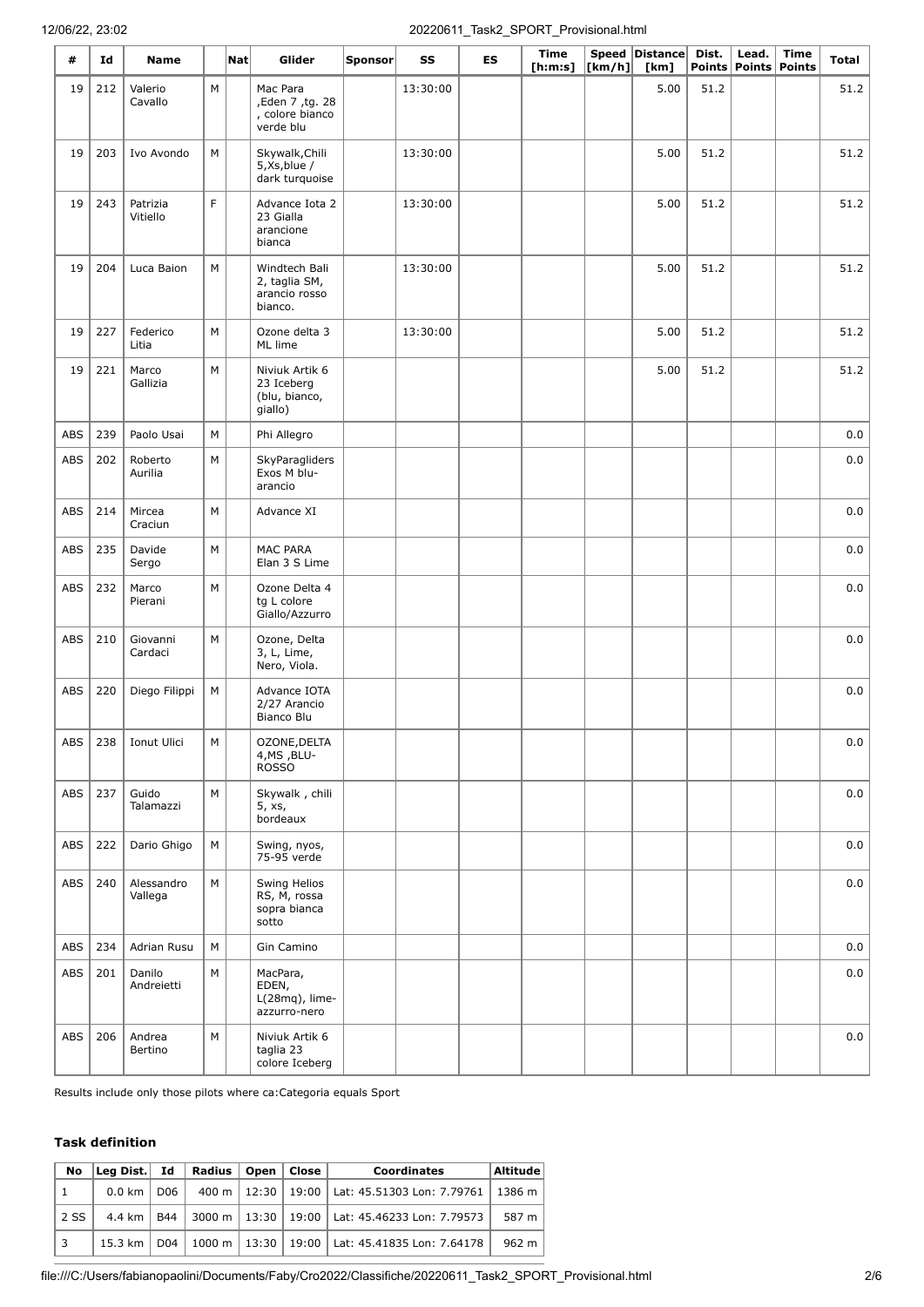12/06/22, 23:02 20220611\_Task2\_SPORT\_Provisional.html

| No             | Leg Dist. | Id              | <b>Radius</b>      | Open  | Close | <b>Coordinates</b>         | <b>Altitude</b> |
|----------------|-----------|-----------------|--------------------|-------|-------|----------------------------|-----------------|
| $\overline{4}$ | 37.6 km   | <b>B51</b>      | $2000 \; \text{m}$ | 13:30 | 19:00 | Lat: 45.5068 Lon: 7.92211  | 735 m           |
| 5              | 41.8 km   | <b>B53</b>      | $1000 \; \text{m}$ | 13:30 | 19:00 | Lat: 45.47077 Lon: 7.98331 | 593 m           |
| 6              | 51.3 km   | D <sub>10</sub> | $2000 \; \text{m}$ | 13:30 | 19:00 | Lat: 45.54604 Lon: 7.87519 | 1254 m          |
| 7 ES           | 54.4 km   | A05             | $2000 \; \text{m}$ | 13:30 | 19:00 | Lat: 45.49826 Lon: 7.82791 | 263 m           |
| 8              | 56.3 km   | A05             | $200 \text{ m}$    | 13:30 | 19:00 | Lat: 45.49826 Lon: 7.82791 | 263 m           |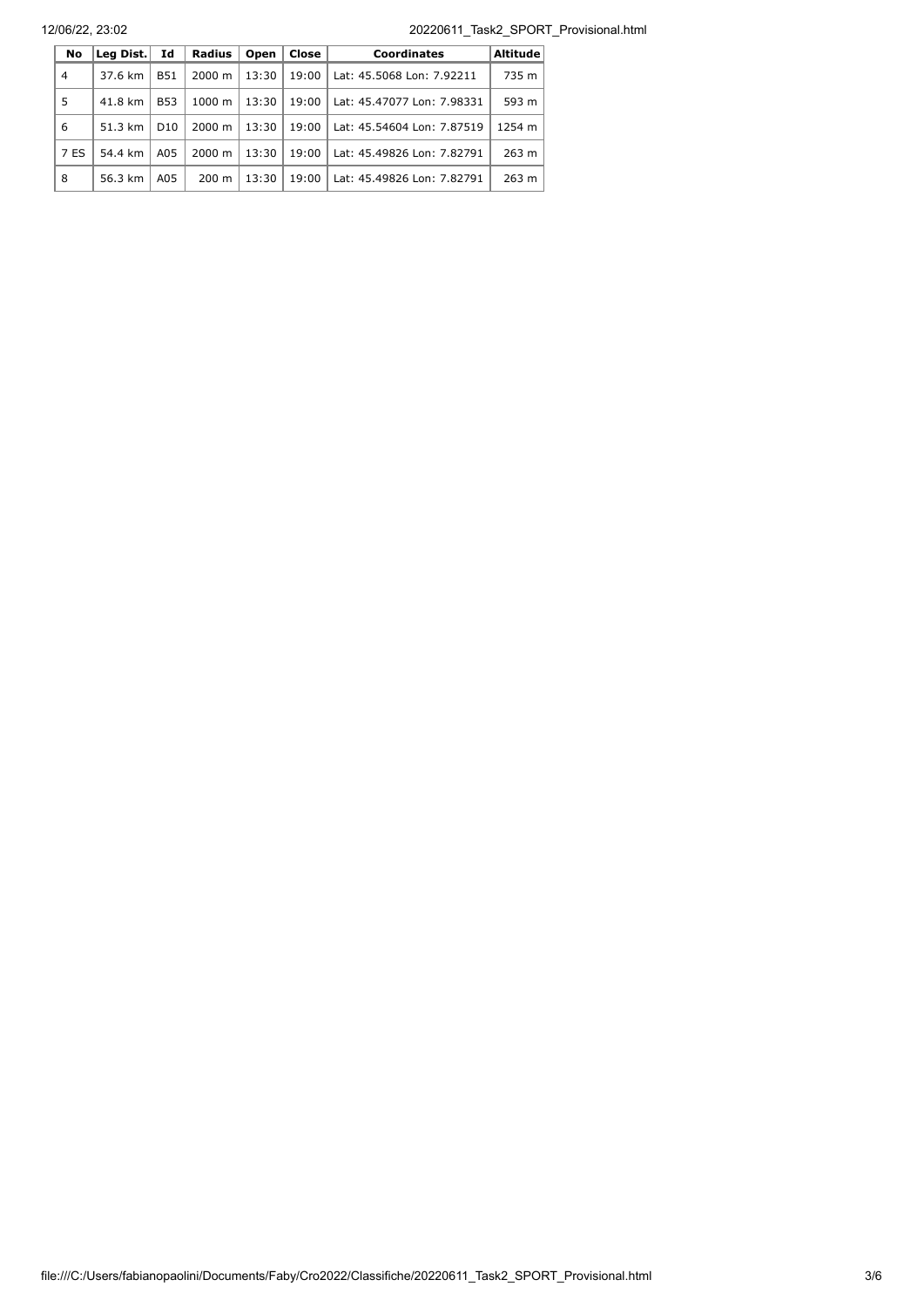### **Pilots not yet processed (NYP)**

| Ιd  | Name          |
|-----|---------------|
| 205 | David Bava    |
| 245 | Giorgio Mauri |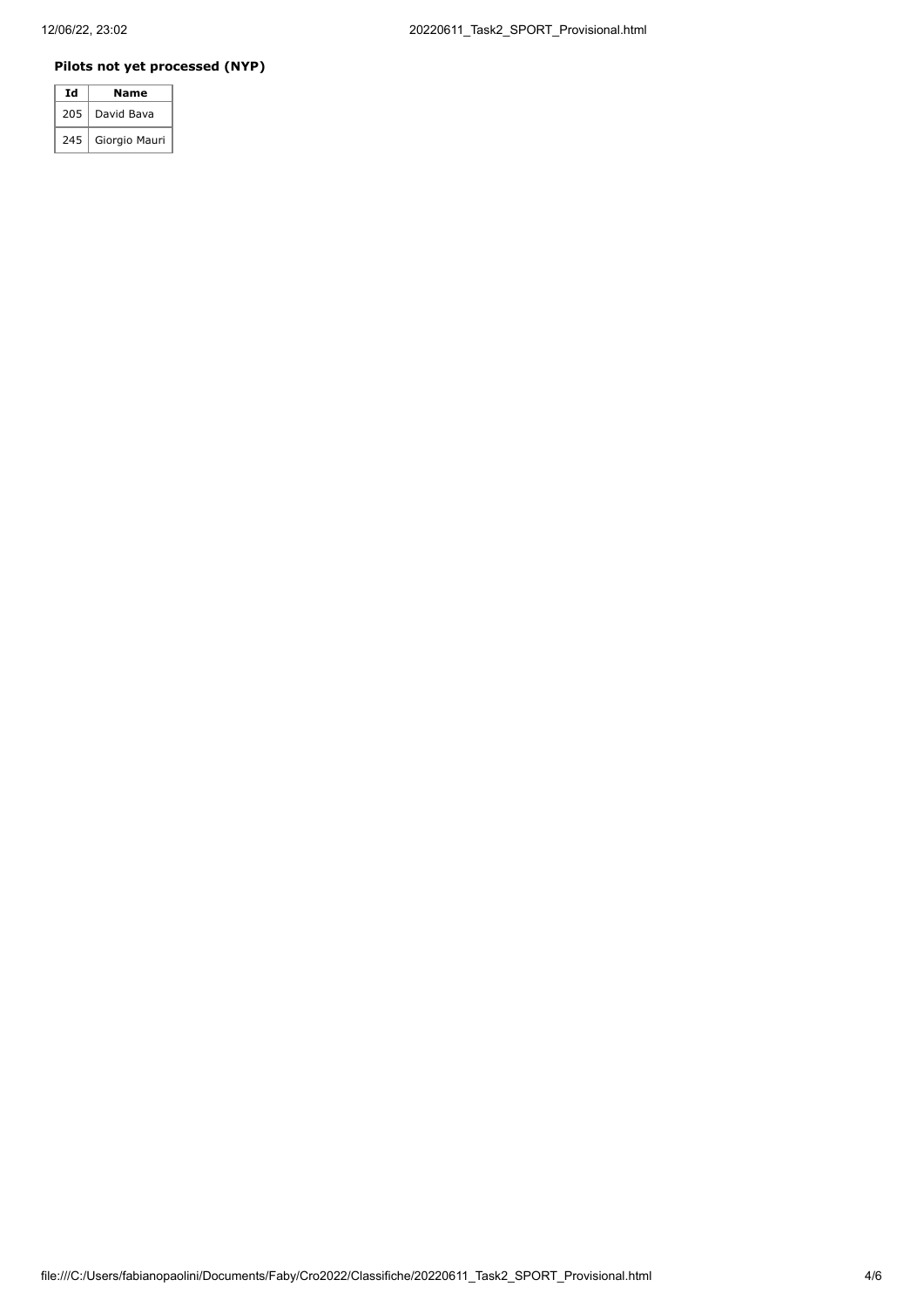#### **Task statistics**

| param                           | value                     |
|---------------------------------|---------------------------|
| ss_distance                     | 50.013                    |
| task_distance                   | 56.331                    |
| launch_to_ess_distance          | 54.374                    |
| no_of_pilots_present            | 29                        |
| no_of_pilots_flying             | 29                        |
| no_of_pilots_lo                 | 23                        |
| no_of_pilots_reaching_nom_dist  | 15                        |
| no_of_pilots_reaching_es        | 6                         |
| no_of_pilots_reaching_goal      | 6                         |
| sum_flown_distance              | 800.795                   |
| best_dist                       | 56.331                    |
| best_time                       | 2.9233                    |
| worst time                      | 3.7114                    |
| qnh_setting                     | 1013.25                   |
| no_of_pilots_in_competition     | 47                        |
| no_of_pilots_landed_before_stop | 0                         |
| sum_dist_over_min               | 673.371                   |
| sum_real_dist_over_min          | 673.371                   |
| sum_flown_distances             | 800.795                   |
| best_real_dist                  | 56.331                    |
| last_finisher_start_time        | 2022-06-11T13:30:00+02:00 |
| last_start_time                 | 2022-06-11T13:30:00+02:00 |
| first_start_time                | 2022-06-11T13:30:00+02:00 |
| first_finish_time               | 2022-06-11T16:25:24+02:00 |
| max_time_to_get_time_points     | 4.6331                    |
| goalratio                       | 0.2069                    |
| arrival_weight                  | 0                         |
| departure_weight                | 0                         |
| leading weight                  | 0.162                     |
| time_weight                     | 0.2611                    |
| distance_weight                 | 0.5769                    |
| smallest leading coefficient    | 1.8529                    |
| available_points_distance       | 576.9228                  |
| available_points_time           | 261.0772                  |
| available_points_departure      | 0                         |
| available_points_leading        | 162                       |
| available_points_arrival        | 0                         |
| time_validity                   | 1                         |
| launch_validity                 | 1                         |
| distance_validity               | 1                         |
| stop_validity                   | 1                         |
| day_quality                     | 1                         |
| ftv_day_validity                | 1                         |
| time_points_stop_correction     | 0                         |

# **Scoring formula settings**